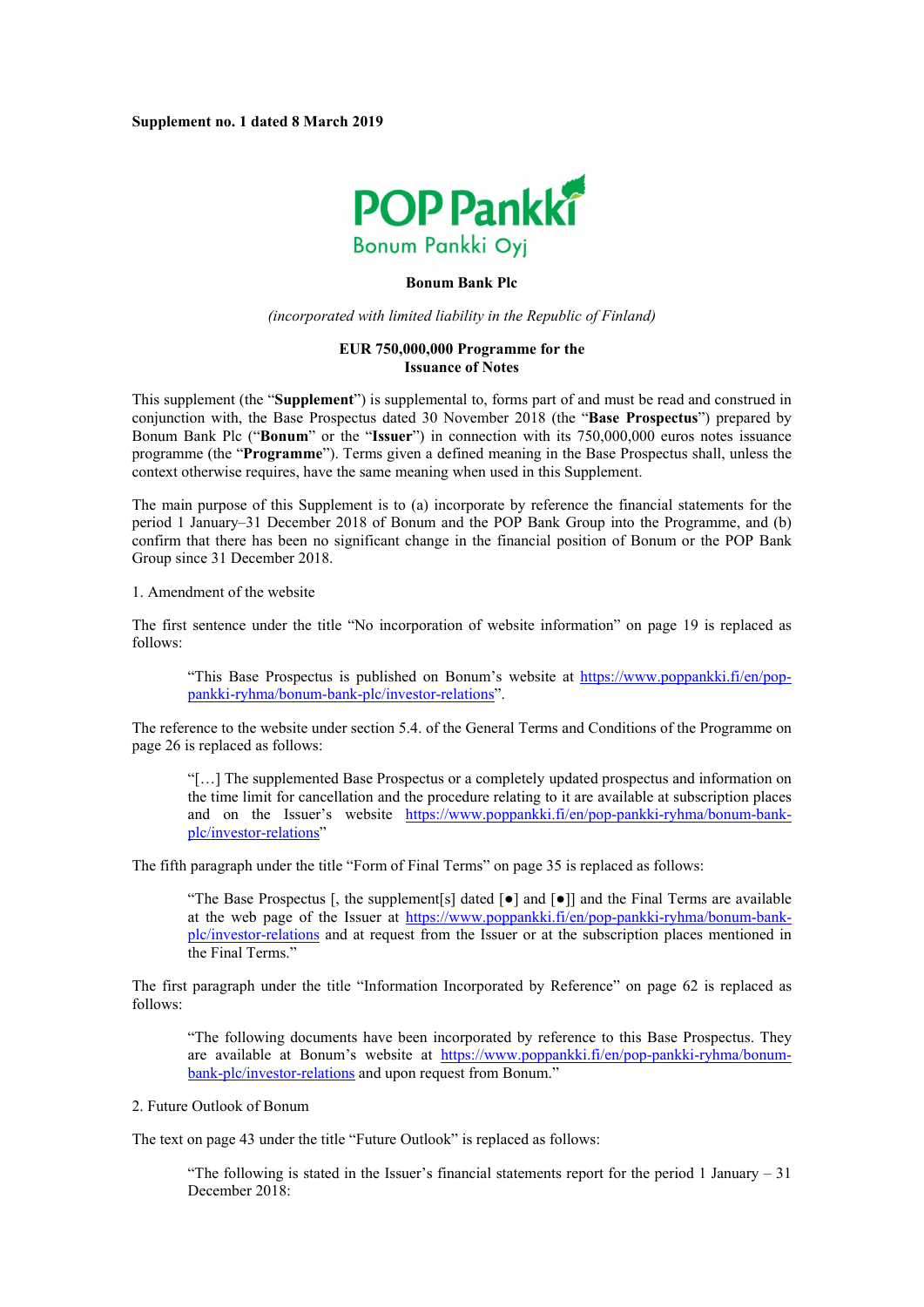Bonum Bank's most important duties in the amalgamation of the POP Banks include serving as a central credit institution of the amalgamation and as an issuer of cards, as well as taking care of the amalgamation's payment transactions. The Bank will develop the amalgamation's funding in 2019 by growing the operations of the internal bank and by diversifying the methods to obtain financing. The intensification of the use and sales of the payment cards issued by Bonum Bank will be continued in cooperation with the POP Banks by streamlining the card processing. In addition, preparations will be made for real-time payments and the utilisation of the development opportunities introduced by the Payment Services Directive (PSD2).

In 2019, Bonum Bank will be preparing new services and products that support the business of the amalgamation banks. The centralisation of the amalgamation's services will promote the management of the cost structure and enables the automatisation of certain work stages through robotics. The development of the unsecured consumer credit product introduced at the end of 2018 and other digital business operations will be the focus areas of the bank's operations in 2019. The result for 2019 is expected to be positive."

## 3. CEO of Bonum

Under the title "CEO of the Bank", on page 44, the second and third paragraph are replaced as follows:

"Kirsi Salo acted as Bonum Bank's CEO from 29 January until 12 December 2018, and Pia Ali-Tolppa was appointed Bonum Bank's new CEO on 13 December 2018. CEO's deputy is Timo Hulkko."

4. No Significant Changes concerning Bonum

Under the title "No Significant Changes" on page 45, the text is replaced as follows:

"The most recent audited annual report of the Bank concerns the financial year that ended on 31 December 2018. Since that date the financial position of the Bank has not changed significantly and there has not been any significant negative change regarding the future developments."

5. Recent Events of Bonum

Under the title "Recent Events" on page 45, the third paragraph is replaced as follows:

"In January 2019, Bonum Bank and the Nordic Investment Bank (NIB) established a EUR 25 million loan programme for financing SMEs and environmental projects. The period of the loan programme is seven years. The Bank also issued a EUR 20 million, two-year directed bond. Bonum Bank's certificate of deposit programme was renewed in January 2019 and the size of the programme was increased to EUR 250 million.

Bonum Bank's Board of Directors is not aware of other events having taken place after the closing date that would have a material impact on the information presented in the financial statements."

6. Future outlook of the POP Bank Group

Under the title "Future outlook" on page 51, the text is replaced as follows:

"The following is stated in the Group's financial statements for the period 1 January–31 December 2018:

The economic outlook for 2019 is weaker than it was in 2018. Although global and Finnish economies are still expected to grow, it is estimated that the growth rate will slow down from the previous rate. Uncertainties threatening economic development have increased, both in Europe and globally. However, the purchasing power of wage earners is expected to develop favourably in Finland. Although interest rates have already bottomed out, it is estimated that ECB will not raise interest rates until the end of 2019, at the earliest.

The development of the POP Bank Group is focusing on the transfer to the new core banking system and the impact on competition and on business volumes of new regulations concerning payment services, financial instrument markets and privacy protection. The 2019 result of POP Bank Group is expected to be at the same level as during 2018 due to the continued low interest